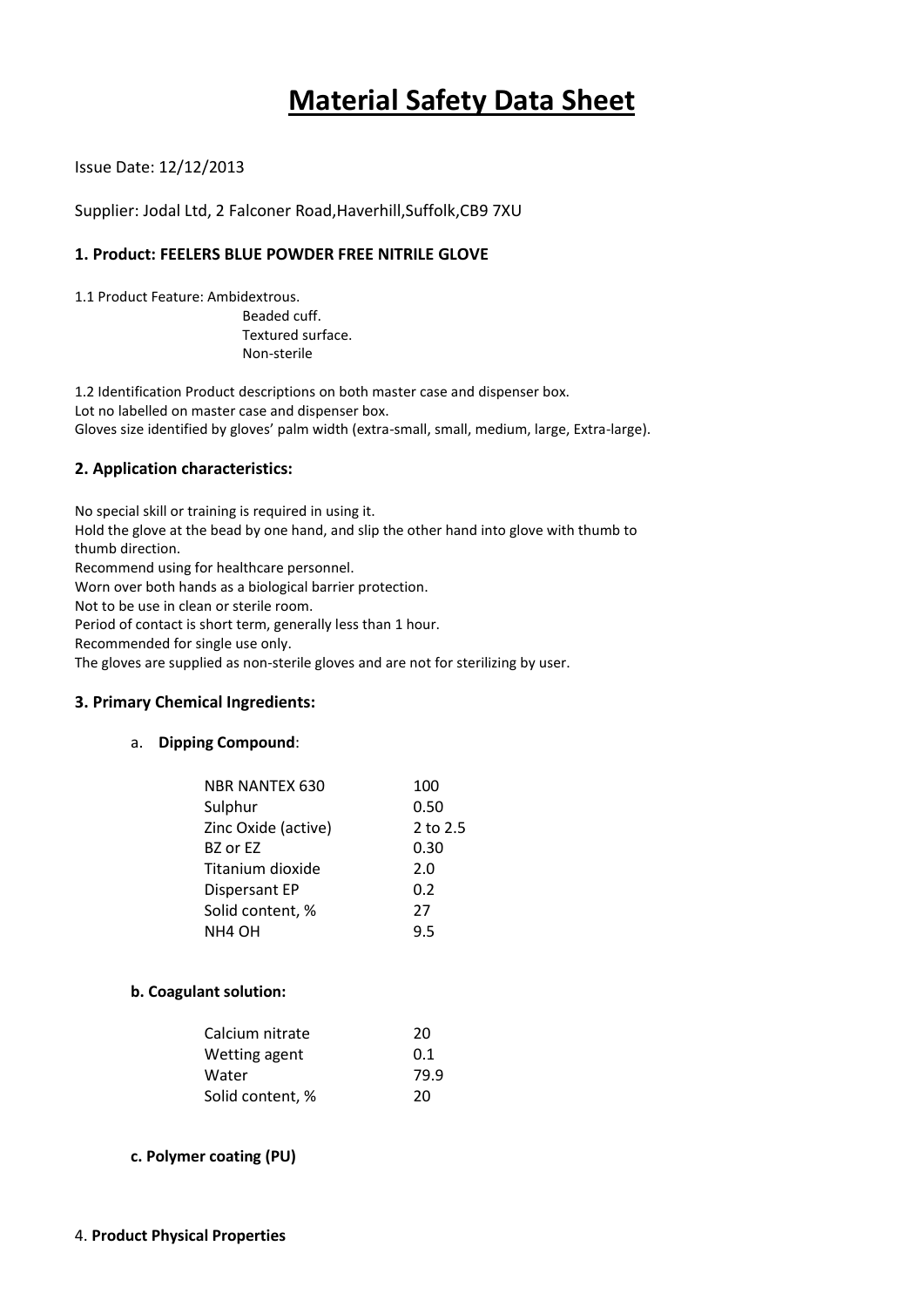|                            | Before aging | After Aging |
|----------------------------|--------------|-------------|
| Tensile Strength (min MPA) | 14 mpa       | 14mpa       |
| Elongation (min %)         | 500%         | 400%        |

## **5. Product Conformance**

\* In compliance with EN455-1, EN455-2, ASTM D3578-00 & ASTM D6319-99

\* ISO 9001 + EN ISO 13488 certified

## **6. Potential Risk:**

The glove is made from synthetic carboxylated butadiene acrylonitrile copolymer latex with small amount of sulphur, rubber accelerators, zinc oxide, stabilizer potassium hydroxide, colour pigment, white pigment titanium dioxide and dispersion agent bonded inside the glove. These Chemicals are required for enhancing the physical properties of glove. The accelerators and other chemicals used are generally considered as safe materials in the proportion used. Incorrect formulated glove compound only affect the physical properties of glove and has no effect on its properties as a biological barrier. The similar glove has been tested for Skin Irritation Study in The rabbit and no irritation was observed. If new user experience any discomfort, discontinue use and consult with a physician.

Experience show that physical properties of glove will be deteriorated if directly expose to sunlight and UV light continuously longer than 72 hours. The experience shows that the glove physical properties do not react much to ambient humidity. Keep the glove away from directly sunlight or UV light and ambient temperature not higher than 40 degree C.

If contact with high percent Nitric Acid, it will cause fire.

Generally the glove will have a shelf life of 3 years of more.

Generally the glove can stand with holding glassware and with temperature more than 80 degree Celsius but not with flammable things.

Generally glove has good resistance against hydrocarbon solvent due to its synthetic compound. However, the individual

hydrocarbon solvent penetration time is required to be tested before application.

Deteriorated glove does not emit harmful substances.

The main ingredient of glove is a non-biodegradable synthetic polymer, has to dispose the used glove according to the local regulation.

In the case of dispose by burning, such as in an incinerator, must burn at a temperature higher than 850 degree Celsius.

# **7. List of potential hazards:**

7.1 Long exposure to sunlight (continuously 72 hours) and UV light from fluorescent lamps (continuously more than 30 days) will deteriorate the glove causing it to fail as a biological barrier.

7.2 The gloves when reused may transform pathogen from patient to patient.

7.3 The gloves if contact 68% Nitric Acid directly it will cause fire.

# **8. Estimation of risk for each hazard identified in step 7:**

8.1 The risk of glove deteriorating on long exposure to sunlight or UV light is low as the packaging material protects the gloves during transport and storage. Open package (box) gloves, generally are used up fast and inside building away from sunlight.

8.2 The risk of reusing gloves is low as it is used by Healthcare personnel who are generally trained in hygiene. The packaging material (dispenser box) is labelled with either "Disposable" or "Single Use" word.

8.3 The risk of glove contacting 68% Nitric Acid is low because Nitric Acid is a dangerous Acid those who contact with this Acid normally know its characteristic they should know to lower the present of Acid before contact.

# **9. Acceptability of risk:**

9.1 The risk is acceptable for the hazard listed in step 7.1.